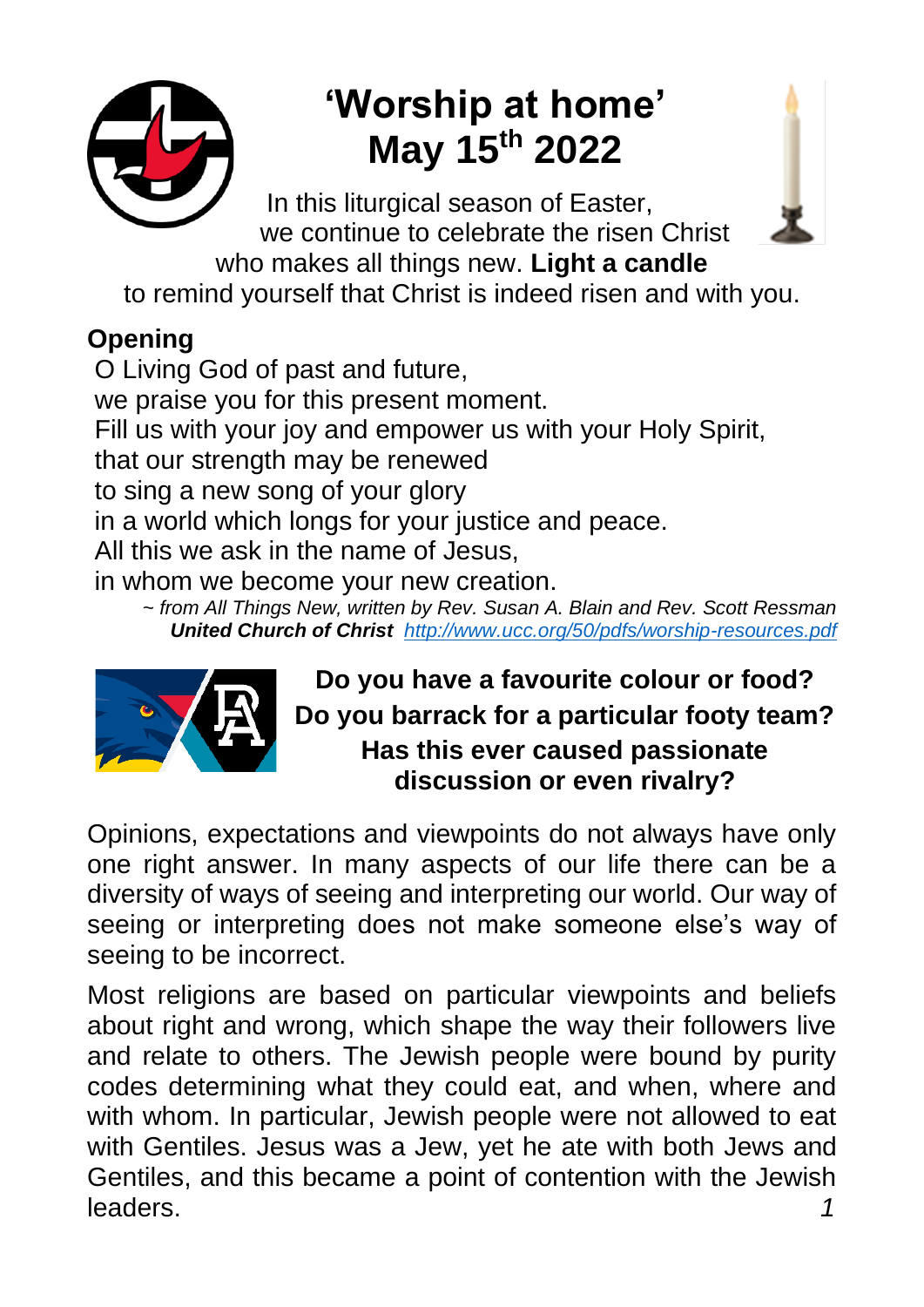After Jesus' resurrection, both Jews and Gentiles came to follow his Way, and there was much discussion about how Christianity could incorporate both together, and which beliefs were important or foundational for this new and growing faith. They were challenged to see things in a new way, and to open themselves up to exploring new possibilities.

#### **Acts 11:1-18**

*Soon the news reached the apostles and other believers in Judea that the Gentiles had received the word of God. But when Peter arrived back in Jerusalem, the Jewish believers criticised him. "You entered the home of Gentiles and even ate with them!" they said. Then Peter told them exactly what had happened. "I was in the town of Joppa," he said, "and while I was praying, I went into a trance and saw a vision. Something like a large sheet was let down by its four corners from the sky. And it came right down to me. When I looked inside the sheet, I saw all sorts of tame and wild animals, reptiles, and birds. And I heard a voice say, 'Get up, Peter; kill and eat them.' "'No, Lord,' I replied. 'I have never eaten anything that our Jewish laws have declared impure or unclean. ' "But the voice from heaven spoke again: 'Do not call something* 

*unclean if God has made it clean.' This happened three times before the sheet and all it contained was pulled back up to heaven. "Just then three men who had been sent from Caesarea arrived at the house where we were staying. The Holy Spirit told me to go with them and not to worry that they were Gentiles. These six brothers here accompanied me, and we soon entered the home of the man who had sent for us. He told us how an angel had appeared to him in his home and had told him, 'Send messengers to Joppa, and summon a man named Simon Peter. He will tell you how you and everyone in your household can be saved!' "As I began to speak," Peter continued, "the Holy Spirit fell on them, just as he fell on us at the beginning. Then I thought of the Lord's words when he said, 'John baptised with water, but you will be 2*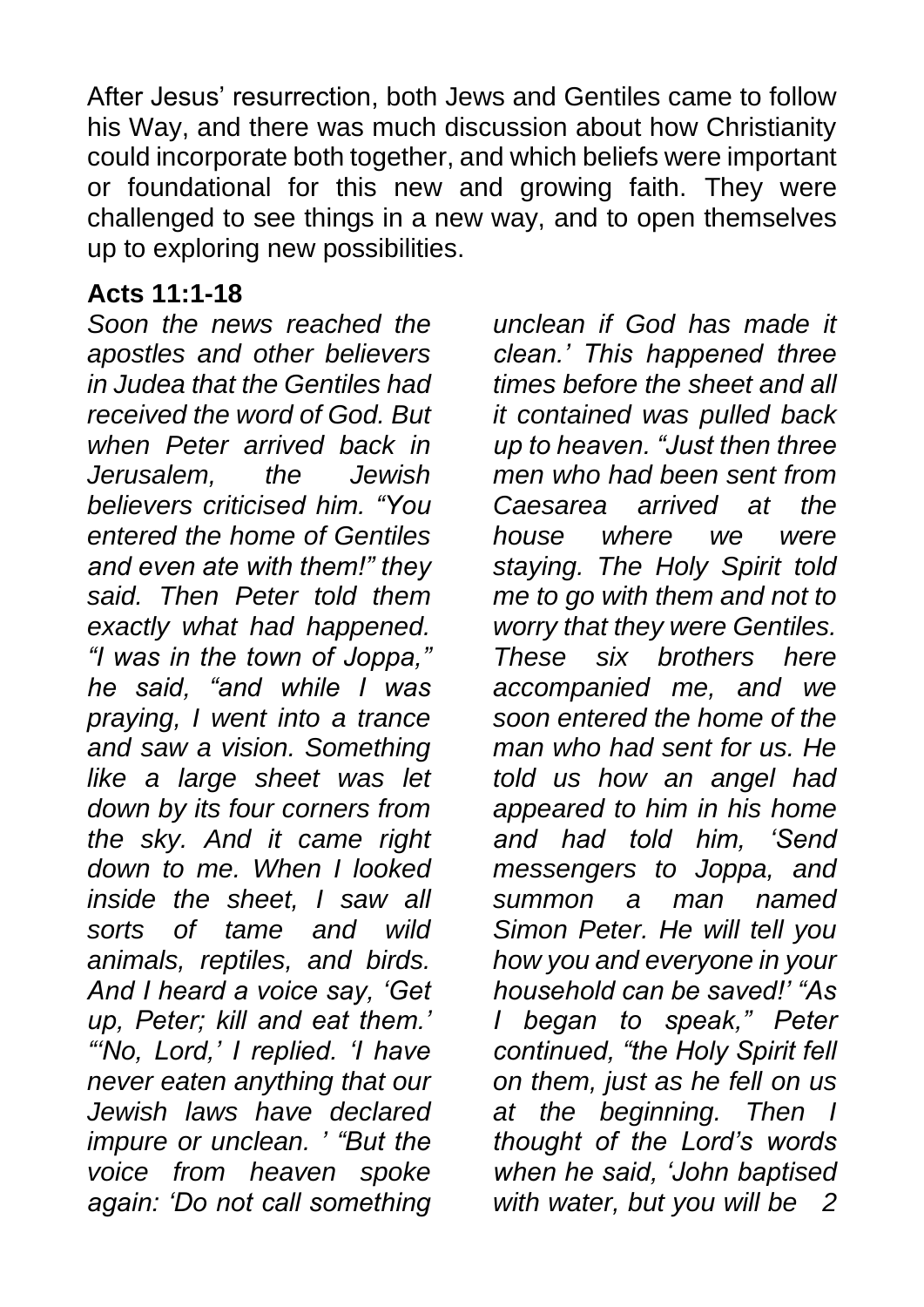*baptised with the Holy Spirit.' And since God gave these Gentiles the same gift he gave us when we believed in the Lord Jesus Christ, who was I to stand in God's way?" When the others heard this,* 

*they stopped objecting and began praising God. They said, "We can see that God has also given the Gentiles the privilege of repenting of their sins and receiving eternal life." Good News Bible*

Peter witnessed the gospel of Christ's resurrection to Cornelius and his family, and the whole household experienced a baptism of the Holy Spirit, a transformation in Christ who makes all things new.

#### **Reflect on various groups of people who might hold a different viewpoint or interpretation than you do on something you find important.**

#### **How might you be open to new possibilities or to see things differently?**

It can be so easy to judge or exclude those who don't see the world as we do, or who disagree with us. In Christ there is no distinction between Jew and Gentile, slave and free, woman and man. No matter our colour, race, gender, ability, no matter our

differences in how we view the world, or even our differences in how we understand our faith, we are all welcome in the family of God as the Holy Spirit works to transform our lives and bring newness of life.



Once we believed in "us" versus "them" Now we know that all are one in Christ **Behold, a new heaven and a new earth!**  Once we believed in clean and unclean Now we know that all are one in Christ **Behold, a new heaven and a new earth!**  Once we believed everyone had to think the same Now we know that all are one in Christ **Behold, a new heaven and a new earth!** *3*